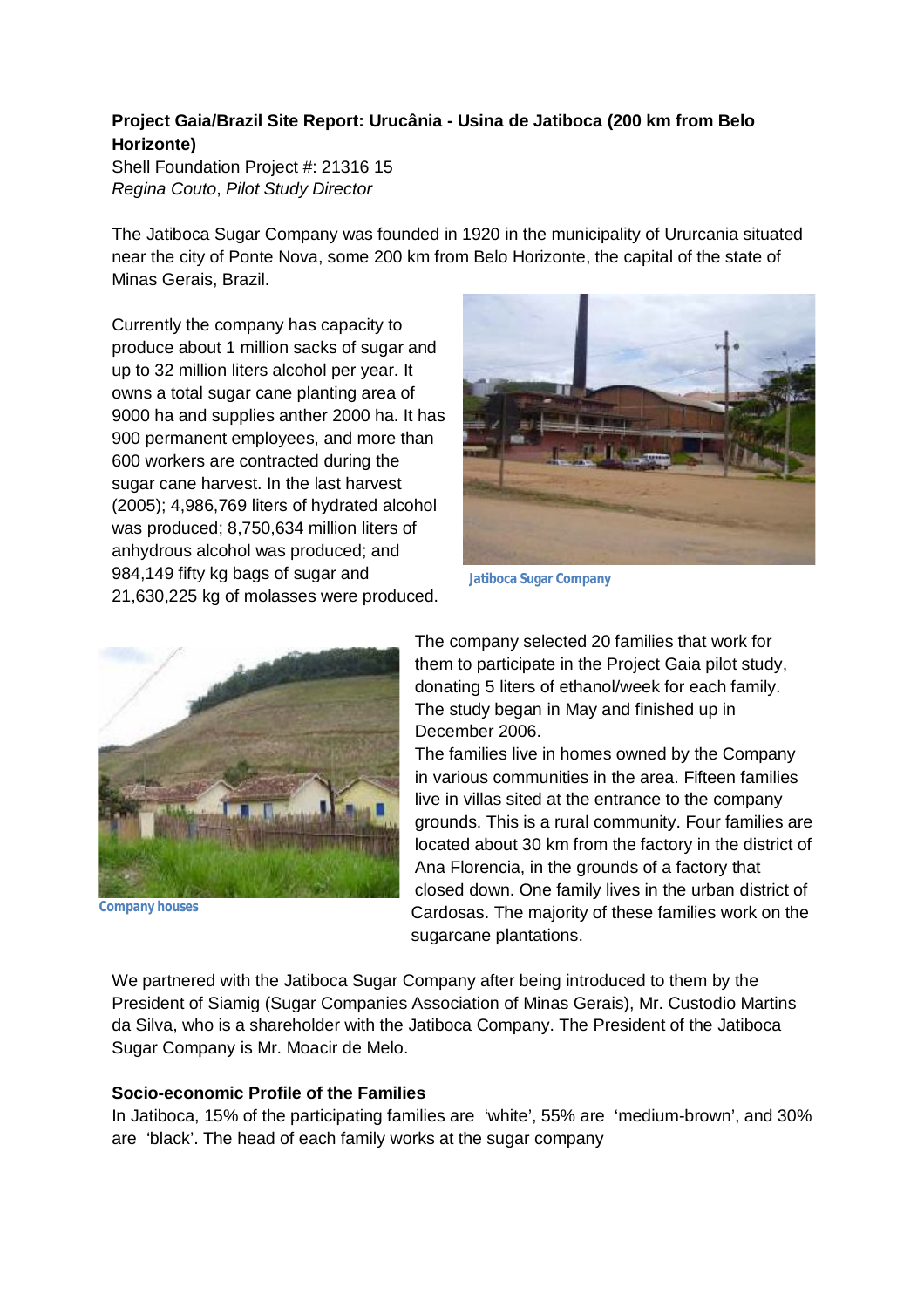## *Education*

Heads of households have the following levels of education:

- 10% did not have a formal education
- 70% had elementary education
- 20% had finished middle school

## *Family size*

Of the 20 families participating in the pilot study, 50% had 3-4 people living in the home, 40% had 5-6 people, and 10% had more than 7 people living in the home.

## *Family income*

The families work at the sugar company. During the harvest, family income is higher, and is influenced by the size of the harvest. Also, many of the family members work during the harvest to increase the total family income. But, the vast majority of workers live in company housing and are taxed from their salary by the company to pay for their housing.

We used the following parameters, established by Shell Foundation, to determine living standards. In Jatiboca:

- 10% of families lived on up to US\$ 1.00/day
- 90% of families were between US\$1.00-3.00/day
- No households earned more than US\$ 3.00/day

The families live modestly, despite electronic appliances observed in their homes, e.g. TV, DVD player, refrigerator. One family does not possess a TV, but it may be due to religious reasons.

#### **Findings**

Findings from pilot study participants show the following:

#### *Safety issues*

- 84% feel that the CleanCook Stove is Safe, 16% Very Safe
- Compared to LPG: 58% say CleanCook safer than LPG, 31% say less safe
- Compared to wood: 58% say CleanCook safer, 5% (1 person) say less safe
- Smoke Levels: 95% very low, 5% high
- Compared to wood, 100% say CleanCook is lower



*I stopped using firewood. The CleanCook stove is safer, especially with children around. And my baby is affected by the smoke from burning wood."—Meire, wife of Geraldo*

#### *Positive and negative factors of the CleanCook stove:*

These were open questions, some families gave more than one response:

- Positive factors: 56% safe, 32% faster cooking, 8% efficiency.
- Negative factors: 30% too few burners, 26% pot supports are not good, 11% dirty pots, 11% difficult to clean, 11% not safe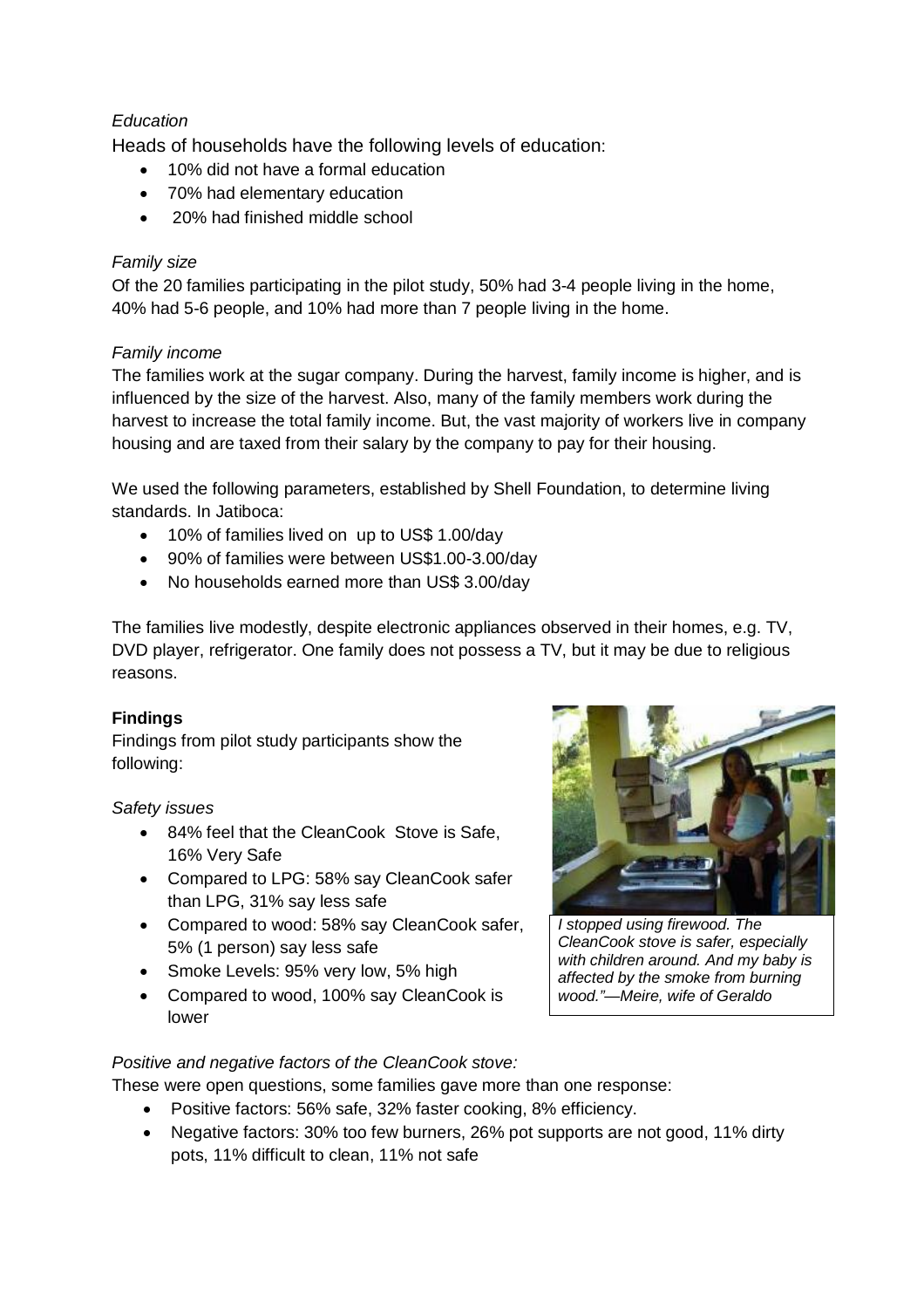*Willingness and ability to pay for CleanCook:*

- Around 58% of the sample said they did not know what a fair price would be.
- 55% said R<sup>1</sup>50, (R100 ~ \$57US)
- 32% said R100
- 5% said R150.

Asked what price they would be able to pay:

- $\bullet$  5% up to R50
- 16% stated between R100-120,
- 21% between R150-200

*Buying a CleanCook*

- 15% were not interested
- 22% weren't sure
- 26% would buy it cash
- 37% said they would need financing, of those 37%--71% would use microcredit.

#### **Ethanol use**

One problem identified by 47% was they wouldn't know where to buy ethanol - Jatiboca is a rural area where there is often no gas pump nearby, and sugar companies are not allowed to sell it directly to people.

*Ethanol pricing*

- 47% said did not know a fair price to pay
- 53% said between R0.75-1.00 per liter
- 32% of families said they could pay up to R1.00 per liter
- 11% said up to R1.20 per liter

#### *Time saving*

The question was asked 'How much cooking time/day was saved by using the CleanCook stove?'

- 32% did not know
- 58% saved between 20-30 minutes a day
- 5% said about 15 minutes
- 5% said about an hour (they used wood before)

Before the test, 83% used wood and LPG in combination as they needed more than one burner to cook the food.

*Continued use of CleanCook*

- 55% would use it depending on the price of ethanol and the stove
- 28% would use it if the sugar company continued to donate ethanol
- 17% not interested

#### **Suggestions to improve the stove**

- $\bullet$  better pot supports  $-41\%$
- more burners 35%
- $\bullet$  an attached table  $-15%$
- $\bullet$  increase tank size 6%
- $\bullet$  add handles for easy transport  $-3\%$

 1 Brazilian Real